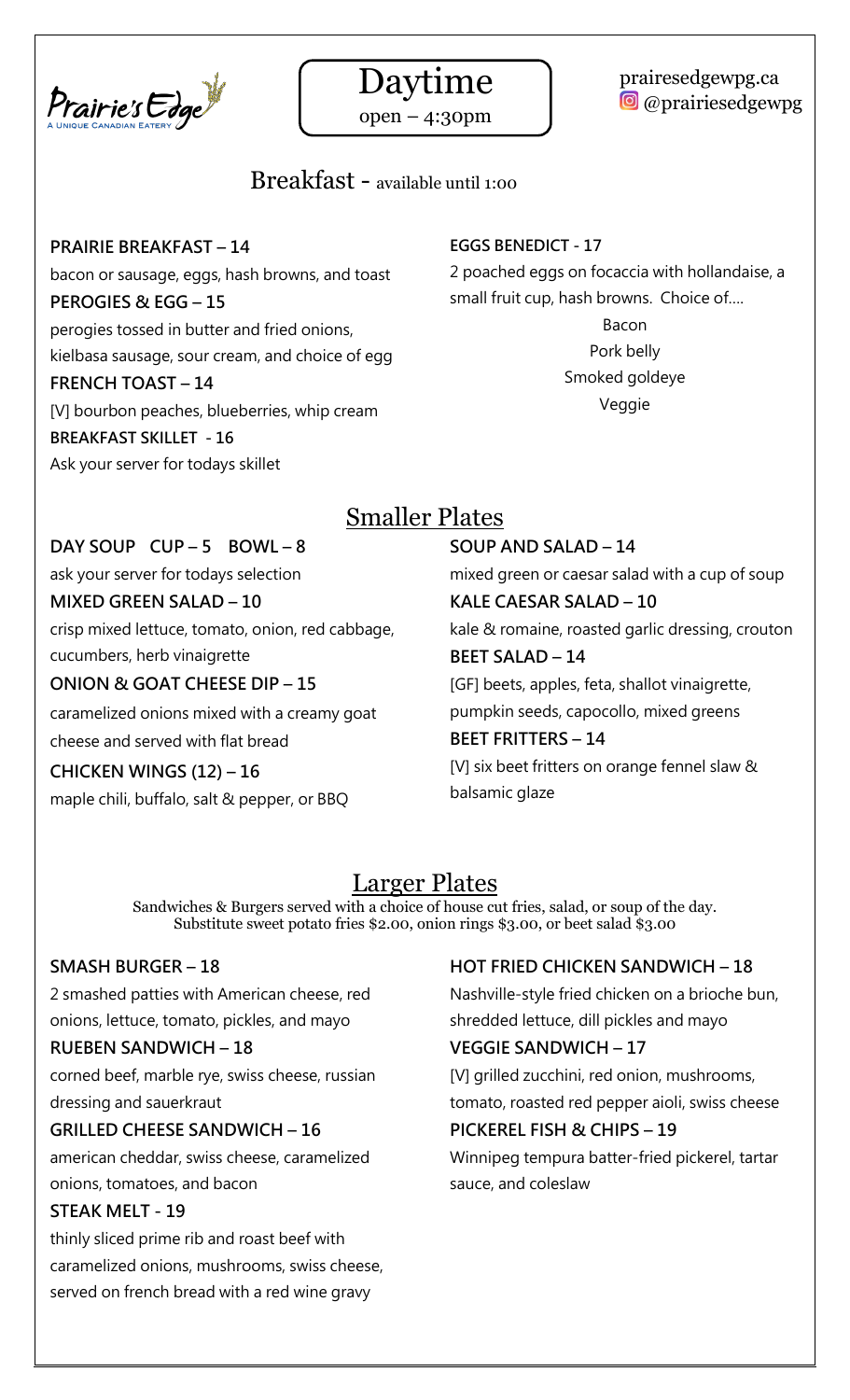

### Drink menu | prairesedgewpg.ca **O** @prairiesedgewpg

# **Cocktails**

**BELLINI – 10** Peach liqueur, Cassis, White wine, peach juice & soda **BLUE ISLAND – 10** Malibu rum, blue curacao, pineapple juice, 7-up **HENDRICKS & HONEYDEW – 11** Hendricks gin, pear juice, honeydew, tonic **GRAPEFRUIT NEGRONI – 11** gin, campari, sweet vermouth, grapefruit juice

#### **WHITE COSMOPOLITAN – 10**

Limoncello, Cointreau, white cranberry juice, pear juice, bitters

#### **BRAMBLE – 10**

gin, cassis, lemon, soda, blackberry

#### **DARK & STORMY – 10**

Goslings dark rum, ginger beer and lime

#### **BOURBON SOMETHING - 11**

Buillet bourbon, guava juice, lime, soda

# San Pellegrino 3.5

LEMON ORANGE POMEGRANATE

Mocktails 3.5

**(**all mocktails can be made into cocktails)

**BLUEBERRY LEMONADE POMEGRANATE LIME STRAWBERRY CREAM SODA**

Wine

 $(5 \text{ oz} - 9.5 \qquad 9 \text{ oz} - 14.5 \qquad \text{Bottle} - 39)$ 

**RED**

**MERLOT,** St. Martin – France **MALBEC**, Centenario - Argentina **CABERNET**, Oakbank - Australia **GARNACHA/TEMPRANILLO**, Don Ramon, Spain

**WHITE PINOT GRIGIO**, Il Padrino – Italy **SAUVIGNON BLANC**, Yali – Chile **CHARDONNAY**, Oakbank – Australia **CAVA**, Codorniu - Spain

Sangria - Red, White, Rose or Sparkling **Glass – 10 Pitcher - 27**

### Beer

**Draft 8.5 1919 Belgian Ale** 

**TransCanada Arrow IPA** 

#### **LOCAL** (473mL)

**Winnipeg Brew Works,** Pilsner – **9 Torque,** Blonde Ale **– 9 Little Scrapper,** IPA **– 9 Brasserie La Shoppe,** Pale Ale **– 9 Kilter** Vintage Pilsner **– 9 One Great City,** Queens Best Bitter**– 9 Nonsuch,** La Moliere Pilsner **– 9 Stone Angel,** Irish Red Ale - **9**

**OTHER FAVOURITES Budweiser – 6.5 Bud Light – 6.5 MGD – 6.5 Corona - 7 Heineken – 7 Steam Whistle - 7 Guinness - 8.5 Erdinger** (non-alcoholic) **- 5**